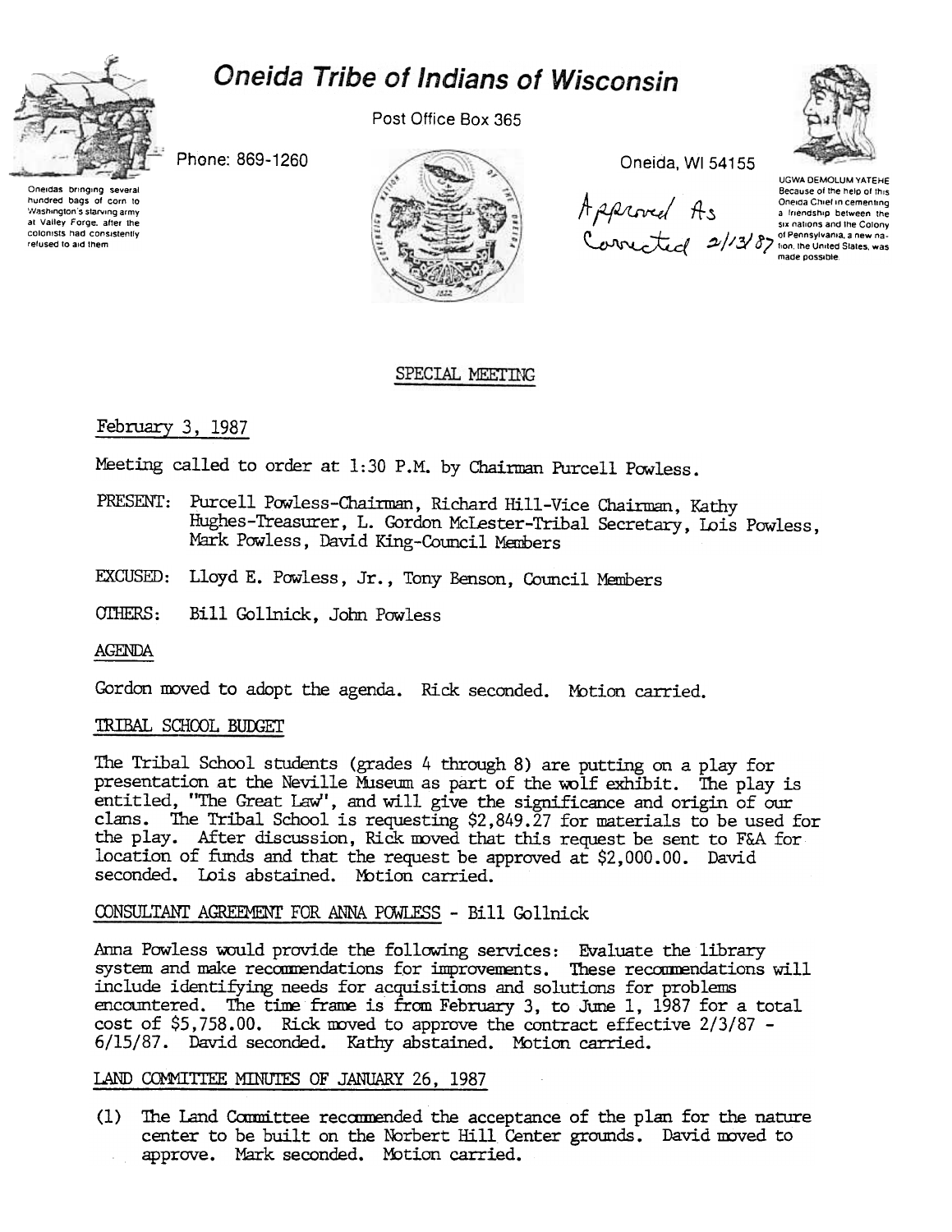ONEIDA TRIBE OF INDIANS OF WISCONSIN SPECIAL MEETING - FEBRUARY 3, 1987 Page 2

> The Land Committee recommended the acceptance of the woodcutting permit and to delete 6-B with Terry Jordan as monitor. Mark moved to approve. David seconded. Motion carried.

The Land Committee recommended that the moratorium on woodcutting be rescinded. Mark moved to approve. Rick seconded. Motion carried.

## TRAVEL REQUESTS - Lloyd Powless

- (1) 2/5/87: WIEA Board Mtg. Stevens Point
- $(2)$  2/9/87: AILCEB Mtg. Eau Claire
- 
- (3) 2/10-11/87: Human Services Facilitator Mtg. Madison<br>(4) 2/18-19/87: Rescheduled Child Welfare Advisory Committee Mtg. Madison
- (5) 2/27/87: Social Services Block Grant Advisory Committee Mtg. Madison

Gordon moved to approve the above travel requests. Kathy seconded. Motion carried.

TRAVEL REQUEST - Lois Powless

Tri-State Housing Meeting on 2/18-19/87 at Shakopee, MN. Rick moved to approve. David seconded. Motion carried.

VACATION REQUEST - Jerry Hill

Jerry requested vacation on February 23 - 25, 1987. Gordon moved to approve. David seconded. Motion carried.

#### GENERATION AT RISK

A \$200.00 donation was made by the Oneida Tribe to the Generation at Risk Task Force to support their effort to help teenagers face critical issues in their lives. A thank you was sent back to the tribe. Kathy stated she will provide more information on the Task Force.

### TRUST COMMITTEE STIPEND - Debra Powless

A error has been discovered in the minutes regarding the Trust Committee stipends. The minutes and memo read: "The Trust Committee requested approval to receive a stipend of  $$25.00$  for each regular meeting and  $$25.00$  for an additional Special meeting, but not to exceed one additional meeting per vear."

The last part referring to the one Special meeting should be changed to "\$25.00 for an additional Special meeting, but not to exceed on (Special meeting per month".

Rick moved to correct the minutes of  $1/16/86$  as per memo from the Enrollment Office. Lois seconded. Motion carried.